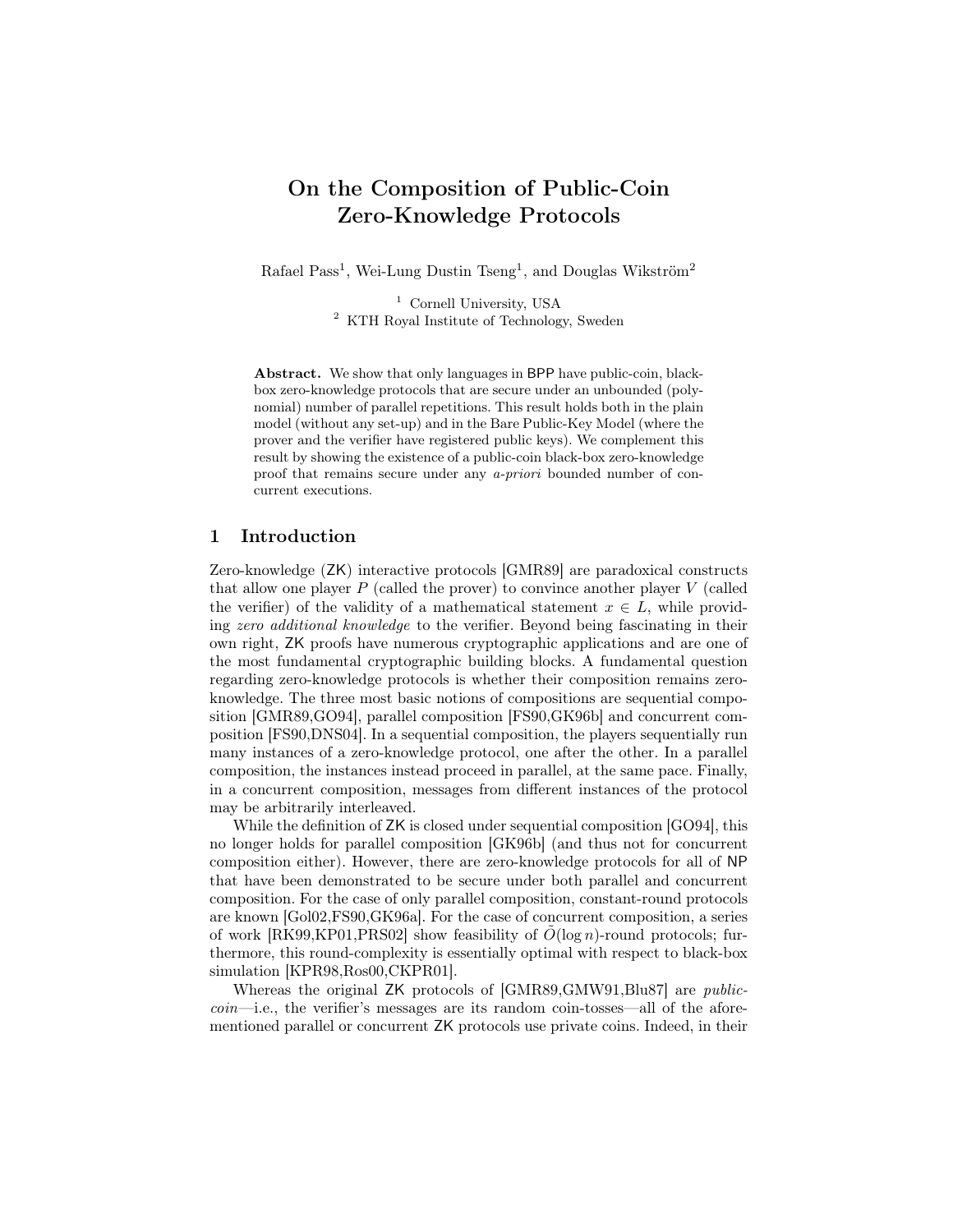seminal paper, Goldreich and Krawczyk [GK96b] (GK from now on) showed that only languages in BPP have constant-round public-coin (stand-alone) black-box ZK protocols with negligible soundness error, let alone the question of parallel composition. In particular, their results imply that (unless  $\mathsf{NP} \subseteq \mathsf{BPP}$ ) the constant-round ZK protocols of e.g., [GMW91,Blu87] with constant soundness error cannot be black-box ZK under parallel repetition (as this would yield a constant-round black-box ZK protocol with negligible soundness error).

A natural question is whether the constant-round restriction imposed by the GK result is necessary. Namely,

Is there a (possibly super-constant round) public-coin black-box ZK protocol that is secure under parallel (or even concurrent) composition?

Our results. In this work, we provide a negative answer to the above question. Namely, we show that only languages in BPP have public-coin black-box ZK protocols that remain secure under parallel (and thus also concurrent) composition. Thus, whereas for private-coin protocols, a super constant number of rounds helps in establishing concurrent composition [RK99,KP01,PRS02], we conclude that it is not the case for public-coin protocols.

**Theorem (Informal).** If L has a public-coin argument that is black-box parallel ZK, then  $L \in BPP$ .

In fact, our result establishes that any black-box ZK protocol that remains secure under m parallel executions must have  $\tilde{O}(m^{1/2})$  rounds.

On the positive side we show that every language in NP has a public-coin black-box ZK proof that remains secure under an a-priori bounded number of concurrent (and thus parallel) executions.

Theorem (Informal). Assume the existence of one-way functions. Then for every polynomial m, there exists an  $O(m^3)$ -round public-coin black-box m-bounded concurrent ZK proof for NP.

This complements a result of [Bar01], which constructs constant-round publiccoin bounded-concurrent ZK arguments (rather than proofs) using non-black-box simulation.

We next turn to compositions in models with trusted set-up. Canetti, Goldreich, Goldwasser and Micali [CGGM00] show that in the Bare Public-Key (BPK) Model, where each player has a registered public-key, constant-round black-box concurrent ZK protocols exist for all of NP (whereas in the plain model without set-up, as mentioned above,  $\Omega(\log n)$  rounds are necessary for non-trivial languages [CKPR01]). We show that for the case of public-coin protocols, the BPK set-up does not help with composition.

Theorem (Informal). If L has a public-coin argument in the BPK model that is black-box parallel  $ZK$ , then  $L \in BPP$ .

Finally, as we will see, some of the intermediate ideas in our work are closely related to the notion of resettable soundness [BGGL01]. Very informally, we establish that parallel repetition of public-coin protocols not only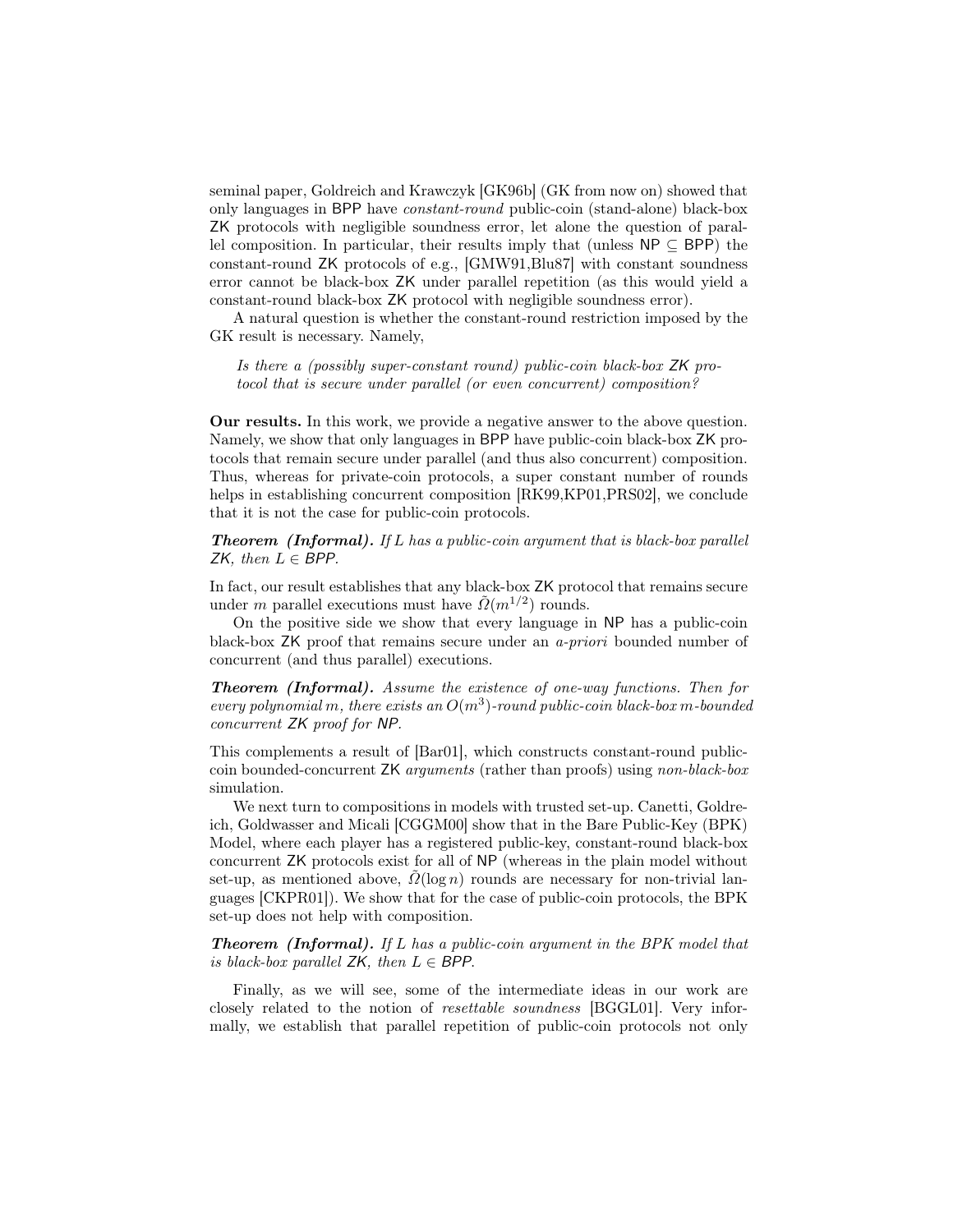reduces the soundness error [PV07,HPPW08], but also qualitatively strengthen the soundness—the new protocols will be secure even under a "resetting" attack.

Techniques. To describe our technique, let us first briefly recall the GK lower bound showing that only languages in  $L$  have  $O(1)$ -round public-coin black-box **ZK.** Let  $(P, V)$  be a black-box **ZK** proof of a language L. Consider a malicious verifier  $V^*$  which, instead of picking its messages at random, computes them by applying a hash function to the current transcript. GK show that any black-box simulator S, together with  $V^*$  can decide L: on input x, simply run  $S^{V^*(x)}(x)$ and accept if  $S$  outputs a view where  $V^*$  is accepting. It easily follows that if  $x \in L$ , then  $S^{V^*}(x)$  will output a transcript where  $V^*$  is accepting (as the honest prover would convince  $V^*$ ). The crux of their proof is to show that if  $x \notin L$ , then  $S^{V^*}(x)$  will output an accepting view only with small probability. If S was not rewinding  $V^*$  this would directly follow from the soundness pf  $(P, V)$ . However S might rewind  $V^*$ , and might only convince  $V^*$  in one of its rewinding "threads". Nonetheless, GK manages to show that if S—using rewinding, or "resetting"—manages to convince  $V^*$ , then we can construct a machine T that uses  $S$  to convince an external verifier  $V$  (without rewinding), contradicting the soundness of  $(P, V)$ . In other words, they show that the protocol  $(P, V^*)$  is sound under a "resetting-attack" [CGGM00,BGGL01]. Analogously, to prove our results, we show that if we have take a public-coin interactive proof  $(P, V)$  and repeat it sufficiently many times in parallel (and again letting the verifier pick its messages by applying a hash function to the transcript), then the resulting protocol is sound under a resetting-attack.

More details on the reduction. GK, as well as all subsequent black-box lower bounds e.g., ([KPR98,Ros00,CKPR01,BL02,Kat08,HRS09]) rely on the following approach for constructing the stand-alone (non-resetting) prover T (given the "rewinding" simulator  $S$ ). T incorporates S and internally emulates the execution of S with an internally emulated verifier (which of course can be rewound). While doing this emulation,  $T$  also appropriately picks some messages sent by S to the internal verifier, and forwards them externally (and also forwards back the reply received externally). The crux of the various lower bounds is how these messages (to be forwarded externally) are chosen. The difficulty of this task stems from the fact that, at the time of deciding whether to externally forward a message or not, T does not yet know if the simulator will eventually choose this message to "continue" its simulation, or treat this messages simply as a "rewinding" (used to collect information).

For the case of constant-round protocols, GK show that a random selection of messages to forward externally works. (If the protocol has d rounds, this random selection is "correct" with probability  $1/m<sup>d</sup>$ , where m is the number of queries made by the simulator to its verifier.) To handle a super constant number of rounds, Canetti, Kilian, Petrank and Rosen [CKPR01] show that when dealing with an adversarial verifier that can schedule messages in an arbitrary way, there exists some particular scheduling which makes it easy to identify appropriate messages to forward externally (as long as the number of rounds is sub-logarthmic).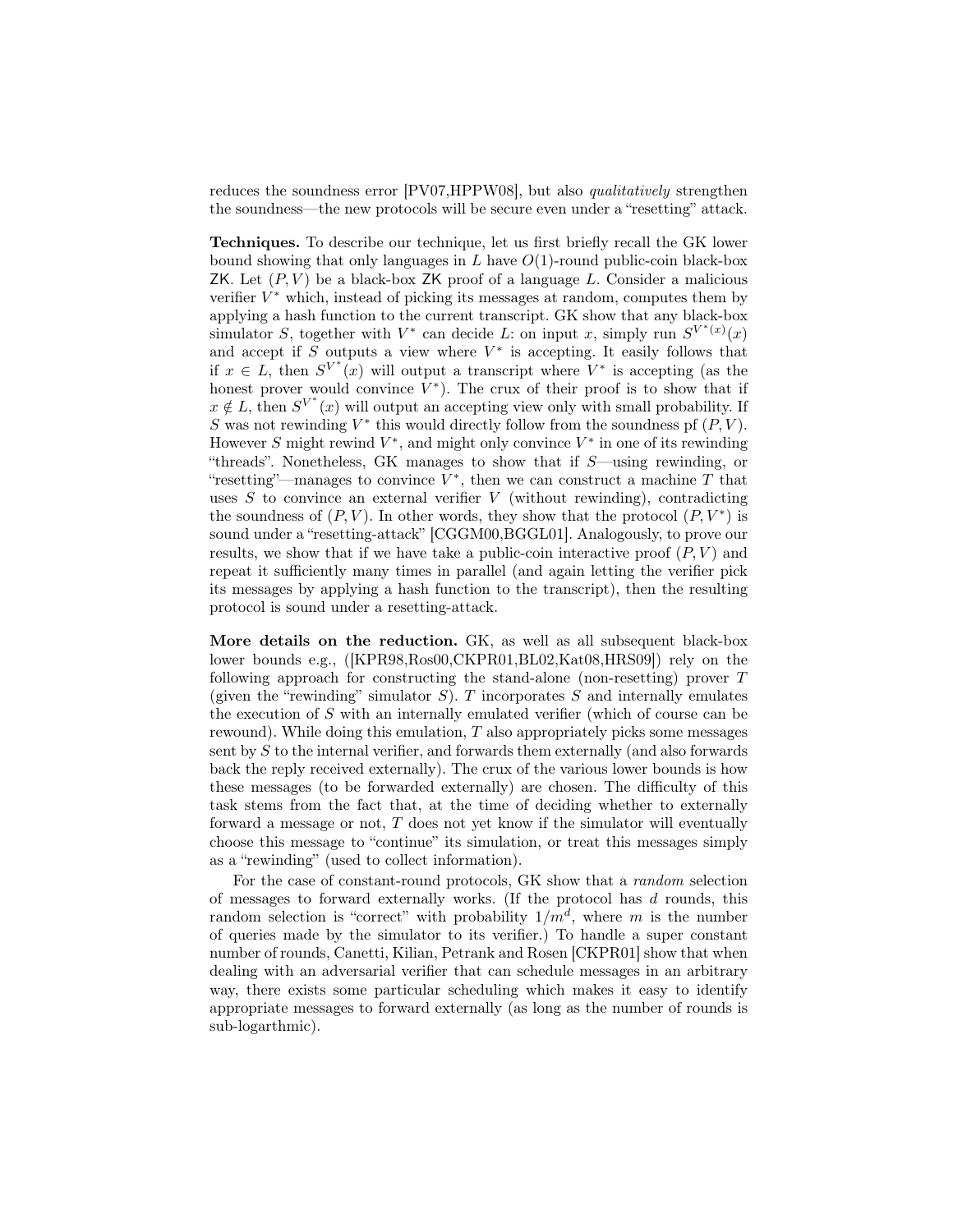This general approach of simply running the simulator S "straight-line" seems hard to extend to protocols with a polynomial number of rounds; the number of possible choices for messages to forward to the external verifier becomes too large. To get around this problem, we use a different technique. Instead of simply running  $S$  "straight-line", we let  $T$  rewind  $S$  (while  $S$  itself believes it is rewinding the verifier). This makes it possible for us to "check" whether a message is "good" before forwarding it to the external verifier. Our strategy is twofold. First, we only externally forward queries that have a good chance of being included in the output view; since the protocol is public-coin, we can estimate this chance by doing "test-runs" of  $S$ . Once we have forwarded a query, we will force  $S$ to include it in the output view by repeatedly rewinding S. Intuitively, if the forwarded queries are indeed "good", then T should break the soundness of  $\Pi$ after polynomially many rewinds. But what if the external verifier acts differently from our test-runs and replies with a "bad" response to a forwarded query? Using a probabilistic lemma due to Ran Raz [Raz98] (used to prove that parallel repetition reduces the soundness error in two-prover games) we can show that if we have enough parallel sessions, and the external verifier only decides the verifier response in one session, the "goodness" of a forwarded query will not change much.

We remark that our approach shares similarities with previous works on the topic of soundness amplification under parallel repetitions, such as [BIN97] [PV07] [IJK07], and especially [HPPW08]; in particular, our use of Raz's lemma is similar to its use in [HPPW08]. However, whereas those works show how to transform a parallel prover with "small" success probability into a stand-alone prover with "high" success probability, we show how to transform a rewinding parallel prover into a (non-rewinding) stand-alone prover. This requires overcoming several novel obstacles: most notably, we are required to deal with the difficulty of forcing the simulator  $S$  to output a view which uses the queries externally forwarded by T.

To extend our lower bound to the BPK model, we run into the additional problem that the external verifier can decide whether to accept or reject based on its secret key (which  $T$  does not know).  $T$  can thus no longer determine whether an external verifier accepts or rejects when doing test-runs, which is crucial for deciding which messages to forward externally. By relying on the "trust-halving" technique from [IW97,BIN97], and its refinement in [HPPW08], we show how T can make an "educated" guess which is sufficiently good.

Parallel-repetition and Resettable-soundness As an independent contribution, we believe that our techniques elucidates an intriguing (and useful) connection between lower bounds for black-box ZK, and feasibility results for soundness/hardness amplification. As mentioned, our core technical contribution shows that (appropriate) parallel-repetition of a public-coin protocol not only reduced the soundness error [PV07,HPPW08], but also yields a protocol that is sound even under a resetting attack [GK96b,CGGM00,BGGL01]. To establish our ZK lowerbound, we only consider a "weak" notion of "resettablesoundness" where the statement to be proved cannot be changed. In the full version of the paper, we shows that if the original protocol also is a proof of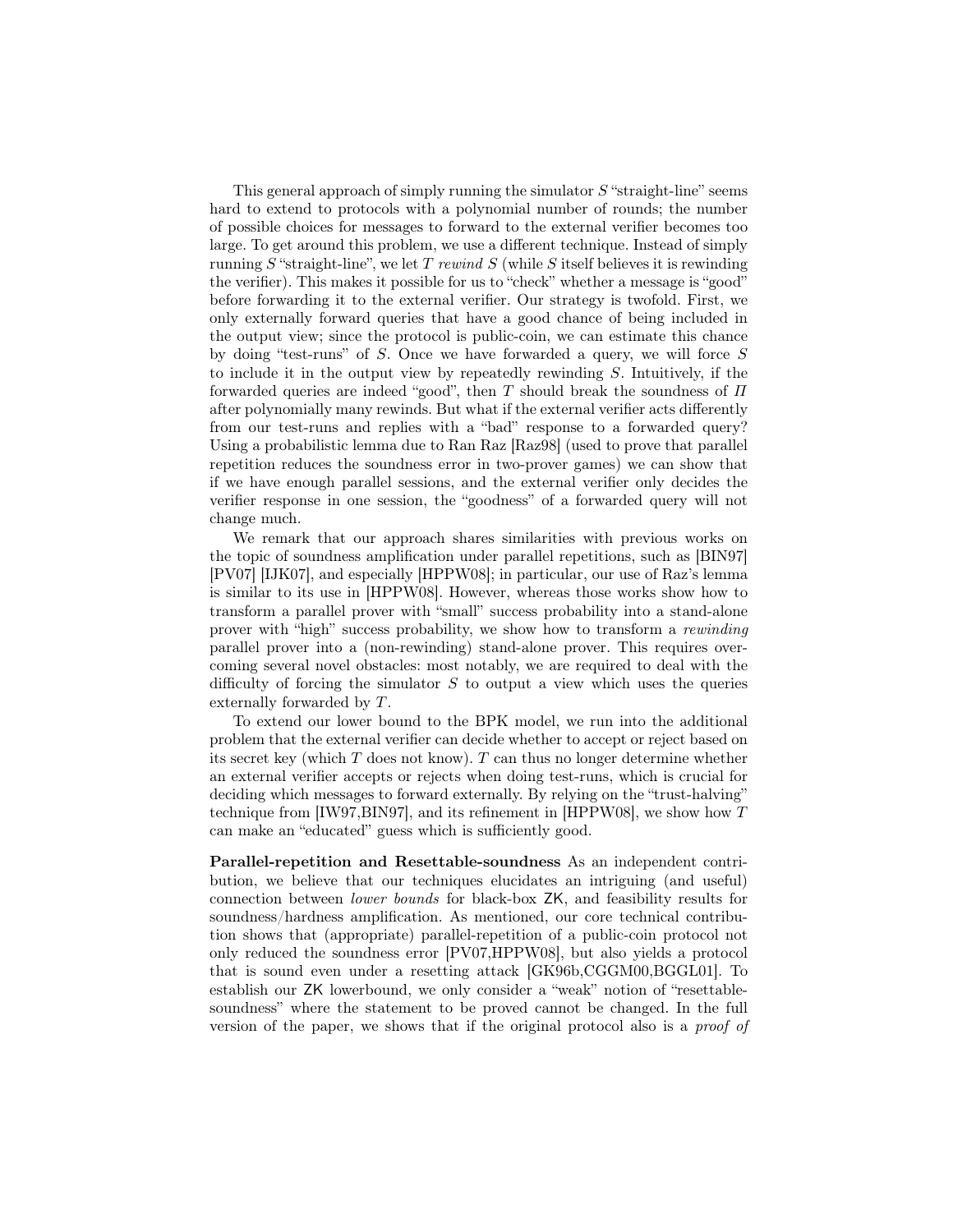knowledge [GMR89,FS90,BG02], then the parallelized version also satisfies the stronger notion of resettable-soundness from [BGGL01] (where the adversary can also change the statement during its rewindings). [BGGL01] showed a similar type of result for  $O(1)$ -round public-coin proofs of knowledge.

Outline. We introduce some preliminaries in Sect. 2, and jump into our impossibility results in Sect. 3. Next we present our public-coin bounded-concurrent zero-knowledge protocol in Sect. 4. Details of our extension to the Bare Public Key model and our application to resettable soundness can be found in the full version of this paper.

# 2 Preliminaries

We assume familiarity with indistinguishability, interactive proofs and commitments. |x| denotes the length of a (bit) string x, and [n] denotes the set  $\{1, \ldots, n\}$ .

Let  $\Pi = \langle P, V \rangle$  be an interactive proof for a language L between prover P and verifier V. We assume WLOG that  $\Pi$  starts with a verifier message and ends with a prover message, and say  $\Pi$  has k rounds if the prover and verifier each sends k messages alternatively. The notation  $\langle v_1, p_1, \ldots \rangle$  specifies a full or partial **transcript** of  $\Pi$  where v denotes verifier messages and p denotes prover messages.  $\Pi$  is **public-coin** if the verifier messages are just independent segments of  $V$ 's random tape.

We may repeat an interactive proof in parallel. Let  $\Pi^m = \langle P^m, V^m \rangle$  be  $\Pi$ repeated in  $m$  **parallel sessions**; that is, each prover and verifier message in  $\Pi^m$  is just concatenation of m copies of the corresponding message in  $\Pi$ .  $V^m$ completes  $\Pi$  in all m sessions (or abort in all sessions), and accepts if and only if all  $m$  sessions are accepted by  $V$ .

In general, an adversarial verifier is not restricted to parallel schedules. An  $m$ -session concurrent adversarial verifier  $V^*$  is a probabilistic polynomial time machine that, on common input  $x$  and auxiliary input  $z$ , interacts with  $m(|x|)$  independent copies of P concurrently (called **sessions**). There are no restrictions on how  $V^*$  schedules the messages among the different sessions, and  $V^*$  may choose to abort some sessions but not others. Let  $View_{V^*}^P(x, z)$  be the random variable that denotes the **view** of  $V^*$  in an interaction with P (this includes the random coins of  $V^*$  and the messages received by  $V^*$ ). Note that for public-coin protocols, the view of  $V^*$  is just the transcript of the interaction.

A **black-box simulator**  $S$  is a probabilistic polynomial time machine that is given black-box access to  $V^*$  (written as  $S = S^{\tilde{V}^*}$ ). Formally, the random tape of  $V^*$ , denoted by r, is uniformly chosen and fixed a priori, and S is allowed to specify a valid partial transcript  $\tau = \langle v_1, p_1, \ldots, p_i \rangle$  of  $\langle P, V_r^* \rangle$ , and query  $V_r^*$ for the next verifier message  $v_{i+1}$ . Here,  $\tau$  is **valid** if it is consistent with  $V_r^*$  i.e., each verifier message  $v_j$  in  $\tau$  is what  $V^*$  would have responded given the previous prover messages  $p_1, \ldots, p_{i-1}$  (and the fixed random tape r). Note that S is allowed to "rewind"  $V^*$  by querying  $V^*$  with different partial transcripts that shares a common prefix.

Intuitively, an interactive proof is zero-knowledge (ZK) if the view of any (stand-alone) adversarial verifier  $V^*$  can be generated by a simulator. The pro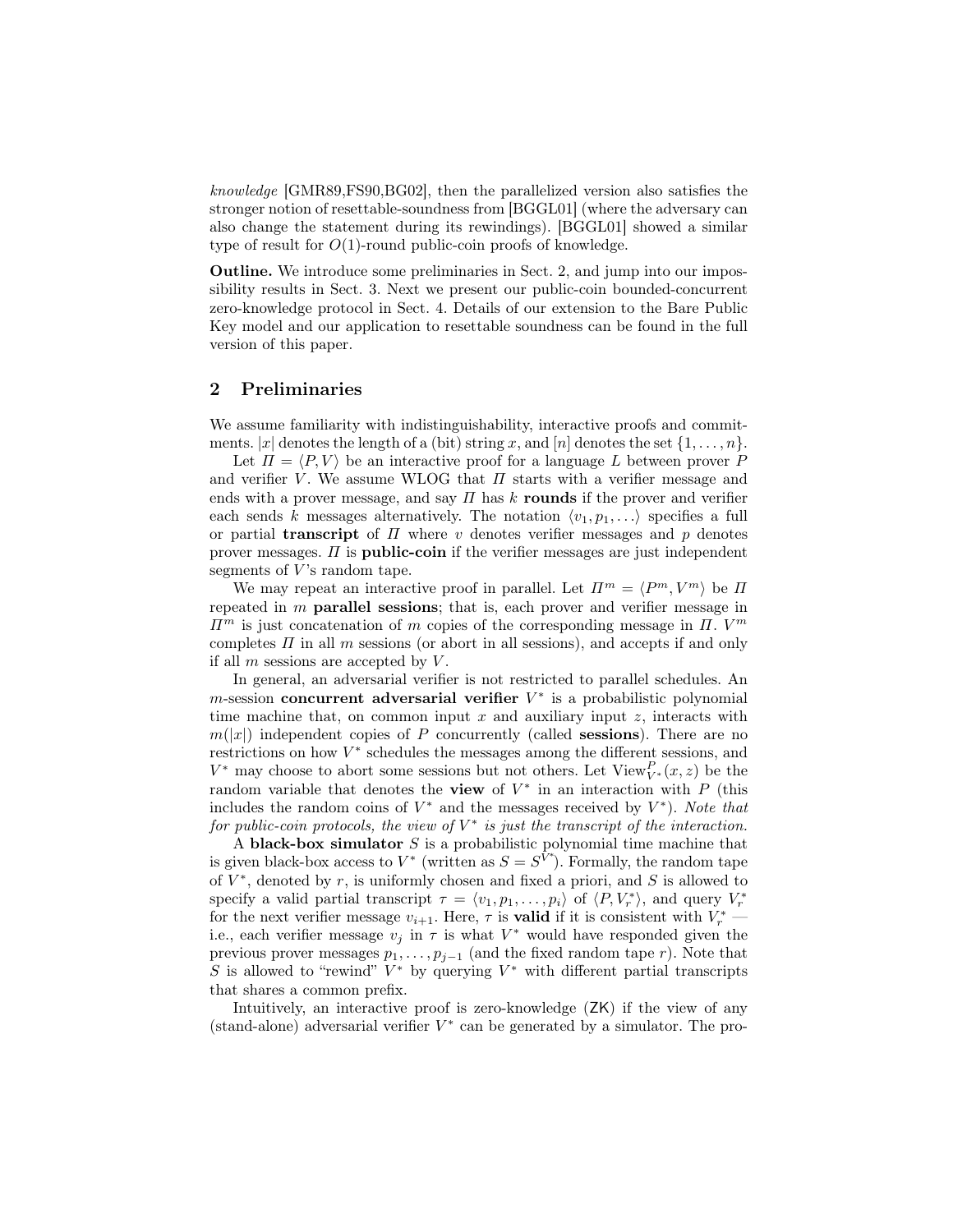tocol is concurrent ZK if the view of any concurrent adversarial verifier can be generated as well. The formal definitions follow.

Definition 1 (Black-Box Zero-Knowledge [GMR89, GO94]). Let  $\Pi$  =  $\langle P, V \rangle$  be an interactive proof (or argument) for a language L.  $\Pi$  is black-box zero-knowledge if there exists a black-box simulator S such that for every common input  $x$ , auxiliary input  $z$ , random tape  $r$ , and every (stand-alone) adversary  $V^*$ ,  $S^{V^*_{r}(x,z)}(x)$  runs in time polynomial in |x|. Furthermore, the ensembles  $\{View_{V_r^*}^{P}(x,z)\}_{x\in L, z,r\in\{0,1\}^*}$  and  $\{S^{V_r^*(x,z)}(x)\}_{x\in L, z,r\in\{0,1\}^*}$  are computationally indistinguishable over  $x \in L$ .

Definition 2 (Black-Box Concurrent Zero-Knowledge [DNS04]). Let  $\Pi = \langle P, V \rangle$  be an interactive proof (or argument) for a language L.  $\Pi$  is blackbox concurrent zero-knowledge if for all polynomials m, there exists a black-box simulator  $S_m$  such that for every common input x, auxiliary input z, random tape r and every m-session concurrent adversary  $V^*$ ,  $S_m^{V^*_{\tau}(x,z)}(x)$  runs in time polynomial in |x|. Furthermore, the ensembles  $\{\text{View}_{V_r^*}^P(x,z)\}_{x\in L, z,r \in \{0,1\}^*}$  and  $\{S_m^{V_r^*(x,z)}(x)\}_{x\in L, z,r\in\{0,1\}^*}$  are computationally indistinguishable over  $x\in L$ .

We also consider a bounded version of concurrent zero-knowledge where the order of quantifiers are reversed [Bar01].

Definition 3 (Black-Box Bounded Concurrent Zero-Knowledge). Let  $\Pi = \langle P, V \rangle$  be an interactive proof (or argument) for a language L and let m be a polynomial.  $\Pi$  is black-box m-bounded concurrent zero-knowledge if there exists a black-box simulator  $S$  such that for every common input x, auxiliary input z, random tape r, and every m-session concurrent adversary  $V^*, S^{V_r^*(x,z)}(x)$  runs in time polynomial in |x|. Furthermore, the ensembles  $\{\text{View}_{V_r^*}^P(x,z)\}_{x\in L, z,r\in\{0,1\}^*}$ and  $\{S^{V_r^*(x,z)}(x)\}_{x\in L, z,r\in\{0,1\}^*}$  are computationally indistinguishable over  $x\in L$ .

# 3 Impossibility

From now on zero-knowledge refers to black-box zero-knowledge. In this section we show that only languages in BPP have public-coin concurrent zero-knowledge protocols. We actually show a stronger result: Except for languages in BPP, no public-coin protocols remains black-box zero-knowledge when repeated in parallel. The formal theorems are stated below, where  $n$  denote the security parameter or the input size.

**Theorem 1.** Suppose language L has a  $k = \text{poly}(n)$ -round public coin black-box zero-knowledge proof  $\Pi$  with soundness error  $1/2$ . If  $m \ge k \log^2 n$  and  $\Pi^m$  is zero-knowledge, then  $L \in BPP$ .

**Theorem 2.** Suppose language L has a  $k = \text{poly}(n)$ -round public-coin black-box zero-knowledge argument  $\Pi$  with soundness error 1/2. If  $m \geq (k^2 \log k) \log^2 n$ and  $\Pi^m$  is zero-knowledge, then  $L \in BPP$ .

We remark here that our theorems also hold with respect to so-called nonaborting verifiers that never send an invalid message.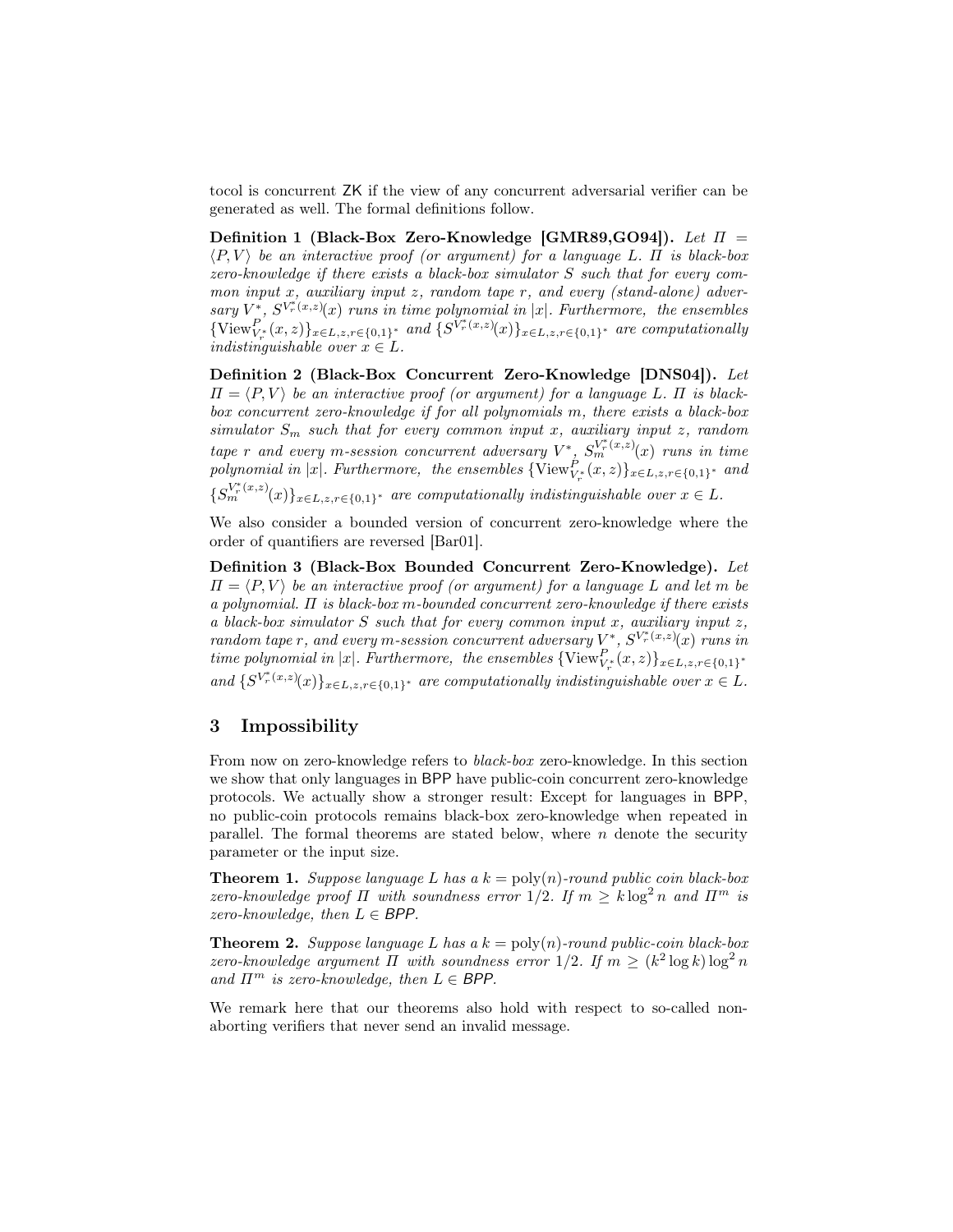#### 3.1 Common Proof Components

The proofs of Theorem 1 and 2 begin in the same high-level framework as that of [GK96b]. Suppose a language L has a public-coin ZK protocol  $\Pi = \langle P, V \rangle$ , and  $\Pi^m$  is zero-knowledge with a black-box simulator S that runs in time  $n^d$ . To show that  $L \in \mathsf{BPP}$ , we construct a "random-looking" adversarial verifier,  $V^*$ , and consider the following decision algorithm  $D: D(x)$  runs  $S^{V^*}$  to generate a view of  $V^*$ , and accepts x if and only if  $V^*$  accepts given the generated view (which in turn occurs if and only if the honest verifier  $V$  accepts in all  $m$  sessions of the view).

 $V^*$  is actually a family of adversarial verifiers constructed as follows. Let  $H$  be a family of hash functions that is random enough compared to the running time of S; formally, H should be  $n^d$ -wise independent (see [GK96b,CG89]). Let  $V_h^*$ be the verifier that when queried with transcript  $\tau$ , responds (deterministically) with the message  $h(\tau)$ . We write  $V^*$  to mean  $V_h^*$  for a randomly chosen h, i.e., when D runs  $S^{V^*}$ , D first chooses h randomly from H and then run  $S^{V^*_{h}}$ .

We make two easy observations about  $S^{V^*}$ . First, we may assume that whenever S queries  $V^*$  with a transcript or outputs a transcript  $\tau$ , it first queries  $V^*$ with all the prefixes of  $\tau$ ; this only increases the running time of S polynomially. Second, we may assume that  $S$  never queries  $V^*$  with the same transcript twice (instead S may keep a table of answers). Then the set of all responses generated by  $V^*$  is identical to the uniform distribution since H is  $n^d$ -independent and S makes at most  $n^d$  queries to  $V^*$ .

We need to show that decision procedure  $D$  is both complete and sound. Completeness states that if  $x \in L$ , then D should accept x with probability at least 2/3. This easily follows: The output of  $S^{V^*}(x)$  is indistinguishable from the interaction of  $\langle P^m, V^* \rangle$  since S is a zero-knowledge simulator. Furthermore,  $\langle P^m, V^* \rangle$  is identical to m-copies of  $\langle P, V \rangle$  since  $V^*$  produces independent, truly random verifier messages. Finally, by the completeness property of  $\Pi$ , V will accept x with probability 1 in all the copies of  $\langle P, V \rangle$ .

Soundness states that if  $x \notin L$ , then D should accept with probability at most 1/3. That is,  $S^{V^*}(x)$  can produce an accepting view of  $V^*$  with probability at most  $1/3$ . In a sense, this is the soundness of protocol  $\Pi^m$  against a rewinding prover such as S. This property is shown separately for proofs and arguments in the next two sections.

#### 3.2 Proof of Theorem 1: Zero-Knowledge Proofs

We show that  $D$  is sound when  $\Pi$  is a proof. Our approach follows that of [GK96b] while relying on the soundness amplification theorem of [BM88].

Suppose for the sake of contradiction that for some  $x \notin L$ ,  $S^{V^*}(x)$  produces an accepting view with probability more than  $1/3$ ; we will use S to lower bound the soundness error of  $\overline{H}^m$  (as an interactive proof of L). Whenever  $S^{V^*}$  outputs a valid accepting view of  $V^*$  and a corresponding transcript  $\tau$  of  $\overline{H}^m$ , S would have queried  $V^*$  for each of the k verifier messages in  $\tau$  (recall that we assumed this without loss of generality). A cheating prover of  $\Pi^m$  can therefore run  $S^{V^*}$  internally, guess which queries of S are used to form the accepting output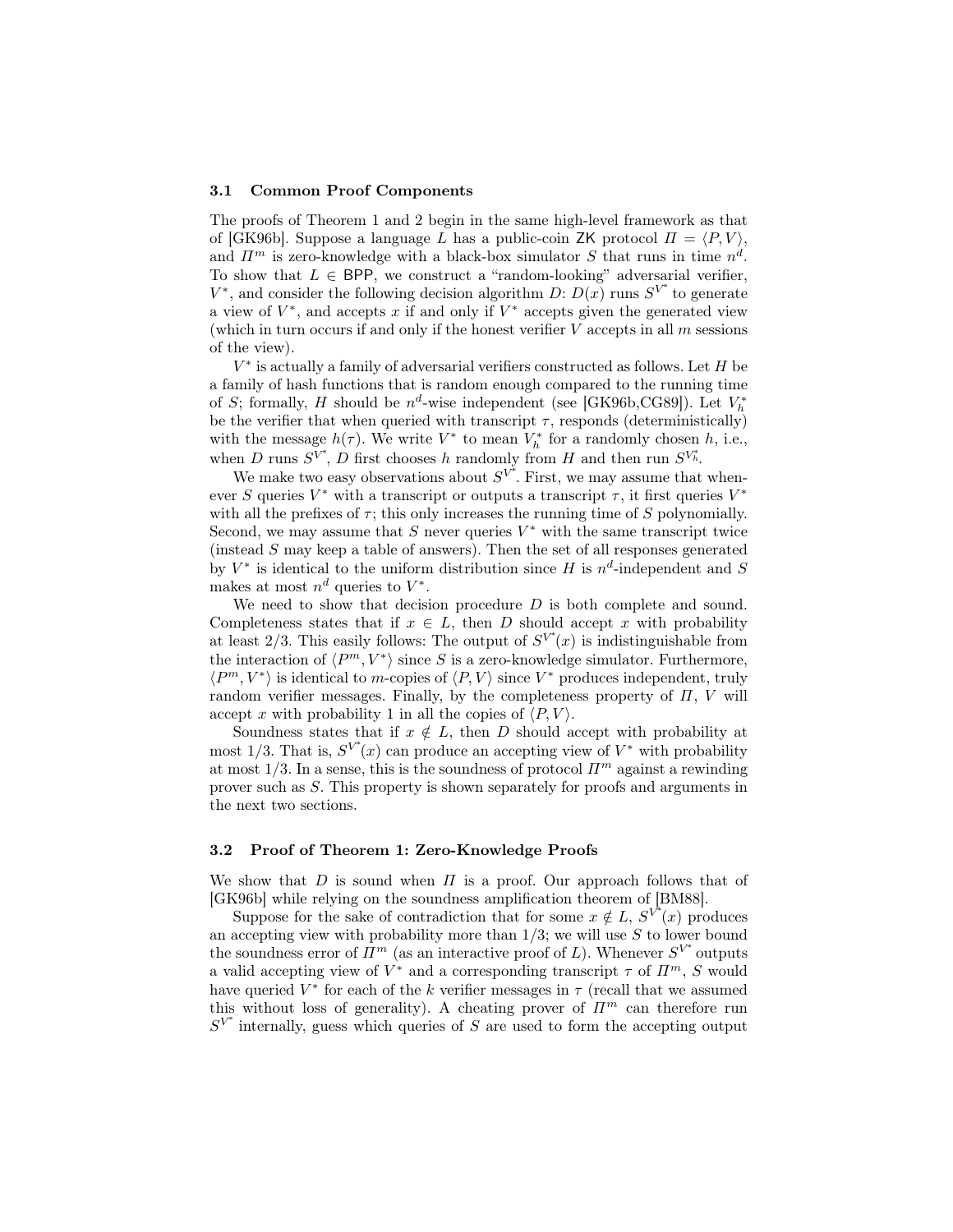transcript, and forward them to an outside honest verifier of  $\Pi^m$ . Since S has maximum running time  $n^d$ , it can only query  $V^*$  for at most  $n^d$  messages. The probability of guessing all the right queries is then at least  $n^{-dk}$  (one guess for each round of  $\Pi$ ). Note that forwarding queries to an outside honest verifier does not lower the acceptance probability of  $S^{V^*}$  since  $V^*$  is identical to a honest verifier (they both respond with random messages). Thus this cheating prover, using S, can break the soundness of  $\mathbb{I}^m$  with probability at least  $(1/3)n^{-dk} =$  $\Omega(2^{-dk \log n})$ .

On the other hand, recall that  $\Pi$  has soundness error less than 1/2. By the soundness amplification theorem of [BM88],  $\Pi^m$  should have soundness error at most  $O(2^{-m})$ . Since  $m \ge k \log^2 n$ , we have  $O(2^{-m}) < \Omega(2^{-dk \log n})$  and reach a contradiction.  $\Box$ 

#### 3.3 Proof of Theorem 2: Zero-Knowledge Arguments

We now show that  $D$  is sound even when  $\Pi$  is an argument. Again we argue by contradiction, and suppose  $S^{V^*}(x)$  outputs an accepting view for some  $x \notin L$ with probably more than  $1/3$ . We cannot repeat the proof of Theorem 1 because parallel repetitions cannot reduce the soundness of arguments beyond being negligibly small. Therefore we cannot use S to break the soundness of  $\Pi^m$ . Instead, we directly show a parallel repetition theorem for "resettable-soundness"; that is, we relate the "resettable" soundness of  $\langle P^m, V^* \rangle$  to the soundness of  $\Pi$ .

Proof Outline. The rest of this section describes how to construct a cheating prover T for  $\Pi$ . T runs S internally and plays the role of  $V^*$  when S makes a query. To break the soundness of  $\Pi$ ,  $T$  needs to choose one of the  $m$  sessions and forward a complete set of S queries in that session (one for each round of  $\Pi$ ) to an honest outside verifier V of  $\Pi$ . Moreover, S must eventually use these forwarded queries to output an accepting view. This is challenging since S may query  $V^*$  multiple times for each round of  $\Pi^m$ . While T must decide to forward a query or not at the time of the query, S can wait until all queries are completed before choosing which queries to form the output view. To overcome this obstacle, a key part of our analysis relies on rewinding S (note that at the same time, S believes that it is rewinding  $V^*$ ). Our strategy is twofold. First we only forward queries that has some chance (preferably a good chance) of being included in the output view; this is done by doing test-runs of S. Once we have forwarded a query, we will force S to include it in the output view by repeatedly rewinding S.

We can describe a **transcript** of  $S$  as an alternating sequence of queries from S and responses from T,  $[s_1, t_1, s_2, t_2, \ldots]$ , where each S-query is in fact a partial transcript of  $\Pi^m$  that ends with a prover message (awaiting a verifier response). To avoid confusion, in our analysis  $\tau$  and  $\langle \cdot \rangle$  denote views of  $V^*$  (which are just transcripts of  $\Pi^m$ ), while h and [·] denote transcripts of S. Recall that S may rewind  $V^*$ , and thus a transcript of S may be much longer than a view of  $V^*$ . Since the randomness of S is fixed, the behaviour of S is entirely determined by the  $T$ -responses in a transcript. The goal of  $T$  is then to generate a full transcript of S so that S produces an accepting view of  $V^*$  and a corresponding transcript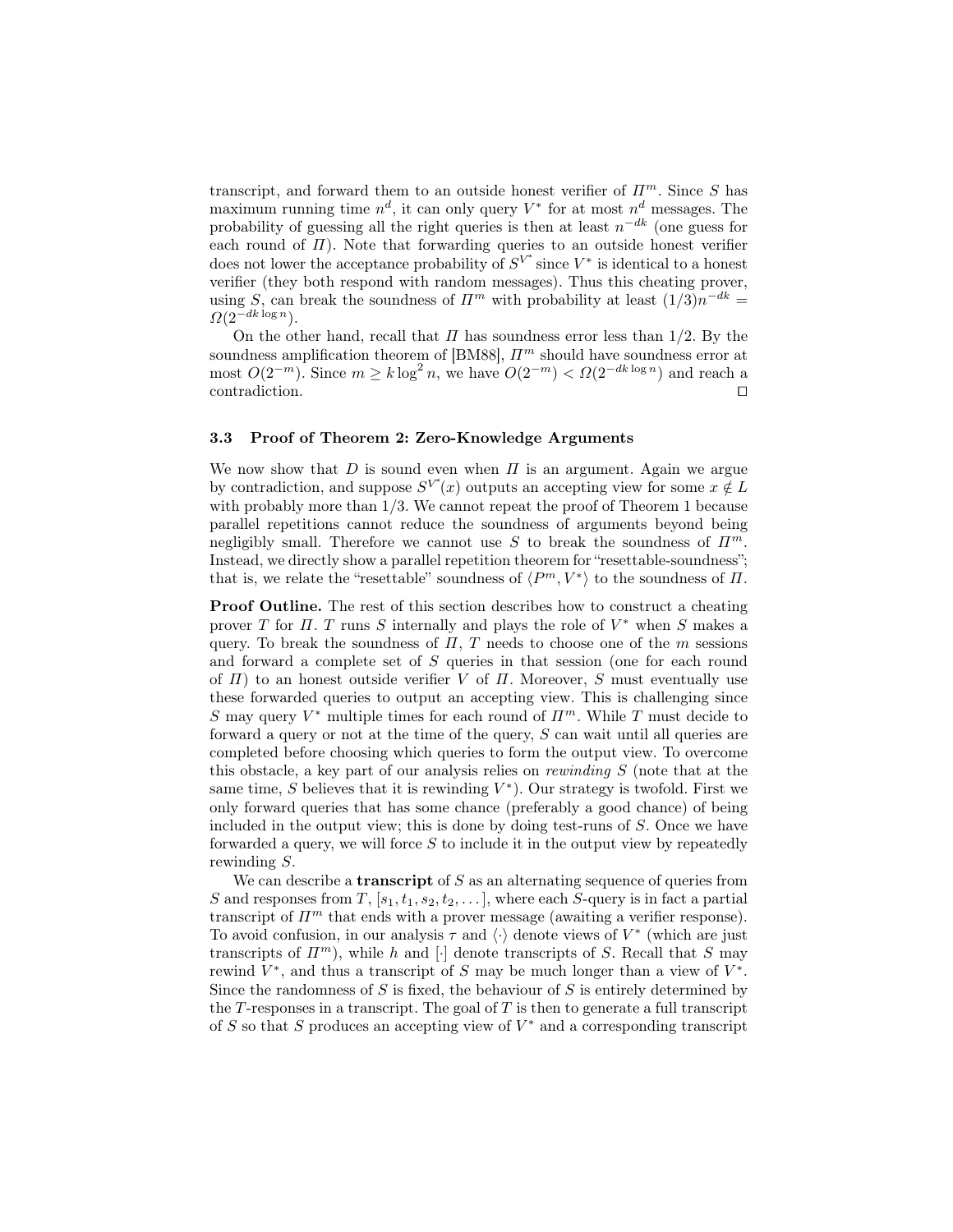$\tau$  of  $\bar{\Pi}^m$ , while simultaneously having the foresight to forward (a session of) all the S-queries pertaining to  $\tau$  to the external verifier V (i.e. all S-queries that are a prefix of  $\tau$ ). If so, T has broken the soundness of  $\Pi$ , and we call this a successful simulation of S.

On a high level, T first fixes a random session  $j_0 \in 1, \ldots, m$  as the forwarding session. Then,  $T$  will incrementally fix the transcript of  $S$  while forwarding  $S$ queries to V in k iterations (one for each round of  $\Pi$ ). During each iteration, T first forwards a query to V. Then, T continues the simulation of S using  $V$ 's response until it finds a suitable query to forward in the next iteration. In more details:

- Step 1. In iteration i, T starts with a partial transcript  $h_i$  of S that ends with a query for the  $i<sup>th</sup>$  message of  $\Pi$ . T will forward session  $j<sub>0</sub>$  of this query to V and receive a reply  $v_i^{j_0}$ .
- **Step 2.** Fixing the reply  $v_i^{j_0}$ , T randomly completes the partial transcript  $h_i$ up to  $300k<sup>2</sup>n<sup>d</sup>$  times until it finds a successful completion h. If no successful completion is found, T aborts. Otherwise, let  $\tau$  be the accepting view of  $V^*$  produced by S under transcript h (in particular,  $\tau$  must include all the queries that have been forwarded by  $T$ ). By assumption,  $S$  must query  $T$  for the  $i+1$ <sup>st</sup> verifier message in  $\tau$ . Let  $h_{i+1}$  be the prefix of h up to this query (note that  $h_{i+1}$  is an extension of  $h_i$ ), and this query (considered a "good" query for the  $i+1$ <sup>st</sup> verifier message) will be forwarded in the next iteration.

During the analysis, we first use Raz's lemma to show that because the number of sessions is large and  $j_0$  was chosen randomly, we may pretend  $v_i^{j_0}$  is nicely chosen conditioned on success, just like the other sessions (chosen by  $T$  in step 2). We also show that  $T$  rarely aborts.

Proof Details. We now introduce a series of hybrid simulators that formally defines and analyses  $T$ ; all our hybrids will always generate truly random responses to S-queries so that S cannot distinguish the hybrids from  $V^*$ . We will start with a hypothetical hybrid, and gradually move towards T.

**Hybrid 1.** Our first hybrid  $T^{(1)}$  serves to introduce the general idea of how T queries S internally;  $T^{(1)}$  does not yet forward messages to the external verifier  $V$ .

 $T^{(1)}$  builds a full transcript of S in  $k+1$  iterations. In iteration i,  $T^{(1)}$  fixes an S-query  $\tau_i$  for the  $i^{\text{th}}$  message of  $\mathbb{\Pi}^m$ . This query should have a good chance of being included by S in an accepting transcript of  $\Pi^m$ , and therefore is a good candidate to forward externally. Note that fixing an S-query amounts to fixing the transcript of S up until the desired S-query is made.

We now describe  $T^{(1)}$  in detail. In the very beginning,  $T^{(1)}$  fixes a random session  $j_0 \in \{1, \ldots, m\}$ ; eventually the  $j_0^{\text{th}}$  session will be forwarded externally. After that,  $T^{(1)}$  incrementally grows a transcript of S in k iterations. During the  $i<sup>th</sup>$  iteration,  $T<sup>(1)</sup>$  receives a partial transcript of S from the previous iteration,  $h_i = [t_1, s_1, \ldots, s_\ell = \tau_i]$ , where  $\tau_i$  is a S-query for the i<sup>th</sup> verifier message of  $\Pi^m$  $(h_1 = \|$ , the empty transcript). Looking ahead, session j<sub>0</sub> of  $\tau_i$  will be forwarded to the external V in later hybrids of T. As an invariant maintained by  $T^{(1)}$ ,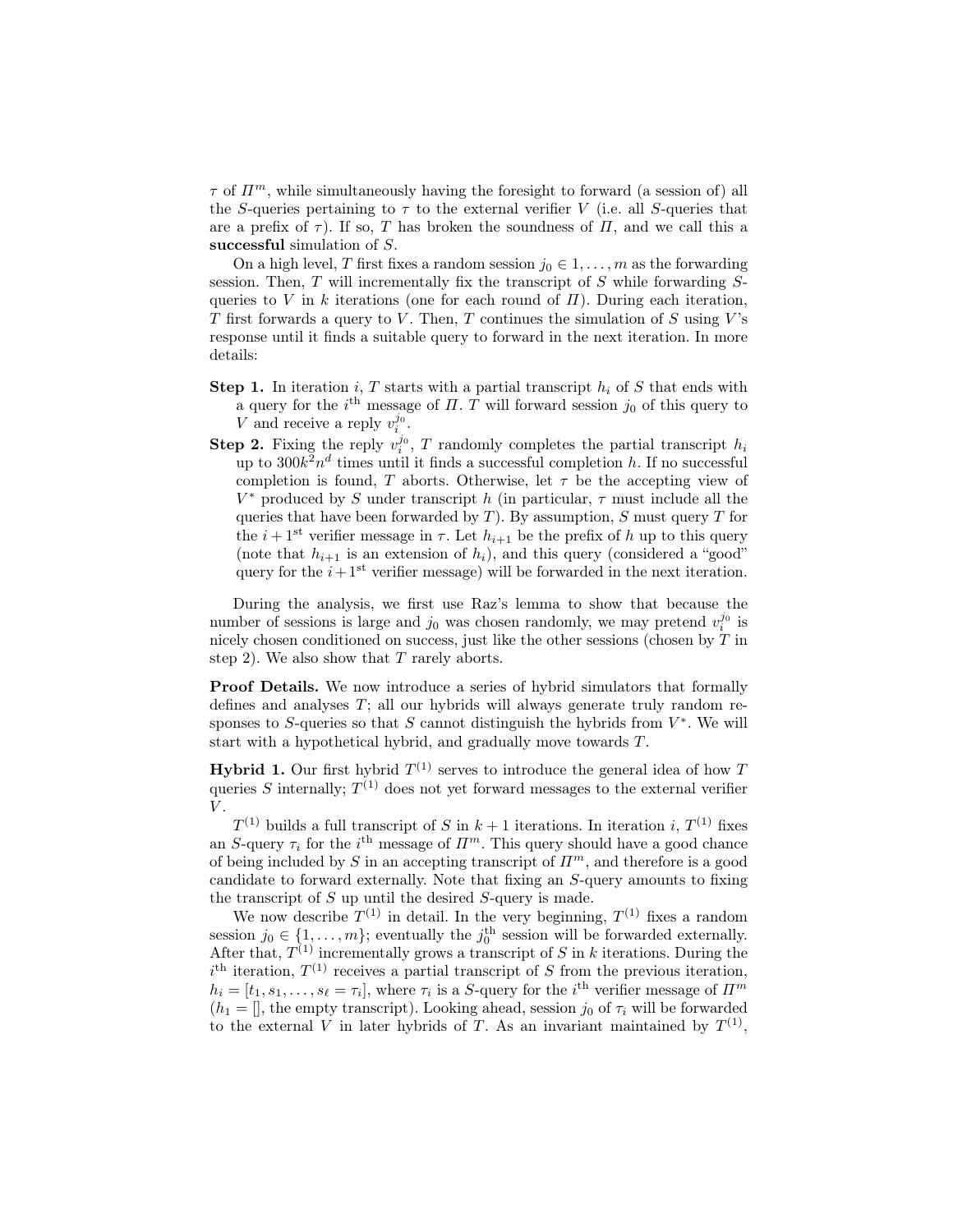it should be possible to extend  $h_i$  into a full transcript of S where S outputs an accepting view of  $V^*$  containing the query  $\tau_i$ . We call such a full transcript a successful completion of  $h_i$ . Each iteration can be further divided into two steps:

- **Step 1.**  $T^{(1)}$  does not forward  $\tau_i$  to the external V; instead it simulates a response to its liking.  $T^{(1)}$  randomly samples a completion of  $h_i$  into h conditioned on success (always possible due to the invariant). Let  $v_i^{(j_0)}$  be the response to  $\tau_i$  in the  $j_0^{\text{th}}$  session in the successful completion h; it is used in place of a response from V. Let  $\tilde{h}_i$  be a slight extension of the partial transcript  $h_i$  where the session  $j_0$  response to  $\tau_i$  is fixed to  $v_i^{(j_0)}$ .
- **Step 2.**  $T^{(1)}$  now samples a completion of  $\tilde{h}_i$  into  $\tilde{h}$  conditioned on success (note that h from the previous step is one such completion). Under  $\tilde{h}$ , S would output an accepting view  $\tau$  of  $V^*$  (note that  $\tau$  must extend  $\tau_i$ ). Let  $\tau_{i+1}$  be the S query for the  $i + 1$ <sup>st</sup> verifier message in  $\tau$  (note that  $\tau_{i+1}$  extends  $\tau_i$ ).  $T^{(1)}$  then sets  $h_{i+1}$  to be the prefix of  $\tilde{h}$  up to when S makes the query  $\tau_i$ . Note that the invariant holds since by definition  $\tilde{h}$  is a successful completion of  $h_{i+1}$ .

Note that in Step 2 of the final  $(k^{\text{th}})$  iteration,  $T^{(1)}$  simply outputs  $\tilde{h}$  as a full transcript of S (there is no  $\tau_{k+1}$  to fix). Due to the invariant,  $T^{(1)}$  always produce a transcript of S where S outputs an accepting transcript  $\tau$ , whose incremental prefixes  $\tau_1, \ldots, \tau_k$  were forwarded by T to the external verifier.

**Hybrid 2.** Our second hybrid,  $T^{(2)}$ , describes a way to sample successful completions in Step 2 of each iteration (Step 1 will be replaced with the external verifier and is left alone for now). In Step 2,  $T^{(2)}$  randomly completes the given partial execution  $(\tilde{h}_i)$  up to  $300k^2n^d$  times, until a successful completion is found. If none of the completions are successful,  $T^{(2)}$  aborts. Note that conditioned on  $T^{(2)}$  not aborting, the output distribution of  $T^{(2)}$  is *identical* to  $T^{(1)}$ .

To show that  $T^{(2)}$  aborts with small probability, suppose for now that  $T^{(2)}$ is allowed to sample an unbounded number of completions. Let us bound the expected number of completions that are needed to have a successful one. In the following analysis we distinguish between two probability spaces:  $Pr_S[\cdot]$  is used to measure probabilities over a single execution of S. On the other hand,  $Pr_T[\cdot]$  is used to measure probabilities over an execution of  $T^{(2)}$  (with unbounded number of completions) which includes rewinding and executing S multiple times.

Let  $H_i$  and  $\tilde{H}_i$  be the set of possible partial transcripts of S that is given to  $T^{(2)}$  in Step 1 and Step 2 of the i<sup>th</sup> iteration, respectively. Given  $h \in H_i$ (or  $\tilde{H}_i$ ), let  $Pr_S[h]$  denote the probability that a transcript of S has prefix h, and let  $Pr_T[h]$  denote the probability that  $T^{(2)}$  is given h in the i<sup>th</sup> iteration; similarly,  $Pr_S[\cdot | h]$  and  $Pr_T[\cdot | h]$  are probabilities conditioned on these events occurring. Let  $A^h$  be the event (over the S probability space) that a transcript of S has prefix h and is a successful completion of h; as a special case,  $A = A^{\emptyset}$ is just the event that  $S$  outputs an accepting transcript. Also let  $R_i$  be the random variable (over the  $T^{(2)}$  probability space) that denotes the number of completions performed by  $T^{(2)}$  in step 2 of iteration *i*.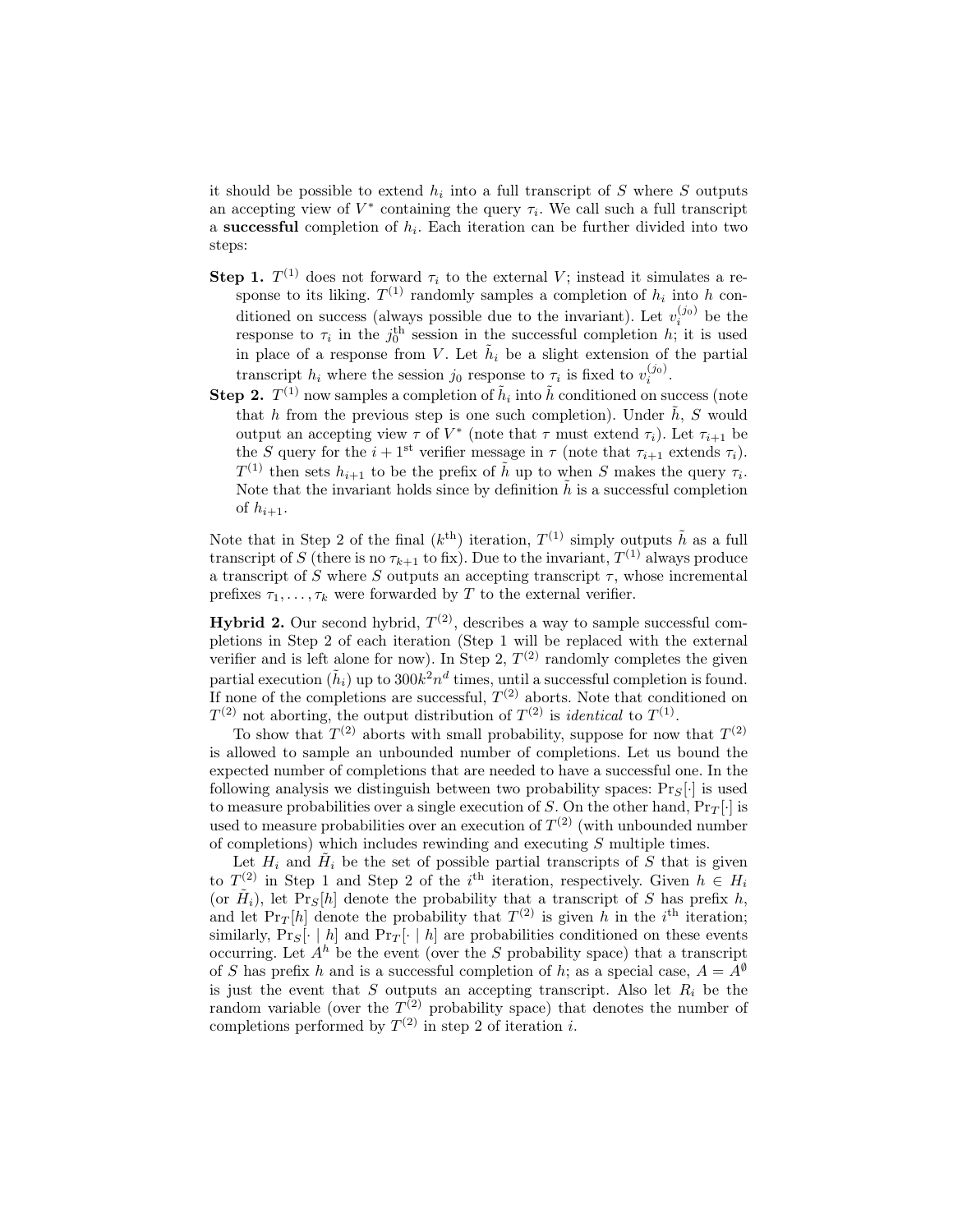Lemma 3.  $\mathbb{E}_T[R_i] \leq 3n^d$ .

*Proof.* First expand  $\mathbb{E}_T[R_i]$  by conditioning on the transcript h fixed in Step 1:

$$
\mathbb{E}_T[R_i] = \sum_{h \in \tilde{H}_i} \Pr_T[h] \mathbb{E}_T[R_i \mid h] \tag{1}
$$

Recall that in Step 2,  $T^{(2)}$  samples random completions of h until a successful completion is found. Therefore

$$
\mathbb{E}_T[R_i \mid h] = \frac{1}{\Pr_S[A^h \mid h]} \Rightarrow \mathbb{E}_T[R_i] = \sum_{h \in \tilde{H}_i} \Pr_T[h] \frac{1}{\Pr_S[A^h \mid h]}
$$
(2)

We now state a claim and give its proof in the full version of this paper.

Claim 4. Let  $h \in \tilde{H}_i$ .  $\Pr_T[h] \Pr_S[A] = \Pr_S[A^h]$ .

Intuitively, the claim says that the probability of  $T^{(2)}$  fixing h is proportional to the probability of successfully completing h  $(\Pr_S[A],$  the probability that S produces an accepting transcript, is the normalizing factor). This can be shown by a counting argument. By expanding the RHS of Claim 4 and rearranging terms, we have

$$
\Pr_T[h] \Pr_S[A] = \Pr_S[A^h] = \Pr_S[h] \Pr_S[A^h | h]
$$

$$
\Rightarrow \Pr_T[h] \frac{1}{\Pr_S[A^h | h]} = \Pr_S[h] \frac{1}{\Pr_S[A]} \le 3 \Pr_S[h]
$$

since we assumed  $Pr_S[A] \geq 1/3$ . Substituting this back into (2) gives

$$
\mathbb{E}_T[R_i] \le 3 \sum_{h \in \tilde{H}_i} \Pr_S[h] \tag{3}
$$

finally, we may breakup the set  $\tilde{H}_i$  based on the length of  $h$  which ranges from 1 to  $n^d$  (where length is the number of S-queries). Since each transcript of S has exactly one length  $\ell$  prefix:

$$
\mathbb{E}_{T}[R_i] \leq 3 \sum_{\ell=1}^{n^d} \sum_{h \in \tilde{H}_i, |h| = \ell} \Pr_S[h] \leq 3 \sum_{\ell=1}^{n^d} 1 = 3n^d
$$

Now we can show that  $300k^2n^d$  random completions are enough for  $T^{(2)}$ .

**Lemma 5.**  $T^{(2)}$  aborts with probability at most  $1/5$ .

*Proof.* Since  $\mathbb{E}_T[R_i] = \sum_{\tilde{h}_i} \Pr_T[\tilde{h}_i] \mathbb{E}_T[R_i | \tilde{h}_i] = \mathbb{E}_T[\mathbb{E}_T[R_i | \tilde{h}_i]] \leq 3n^d$ , the Markov inequality states that the probability of  $T^{(2)}$  fixing an  $\tilde{h}_i$  such that  $\mathbb{E}_T[R_i \mid \tilde{h}_i] \geq 30kn^d$  is at most  $1/(10k)$ . For each "good"  $\tilde{h}_i$  where  $\mathbb{E}_T[R_i \mid \tilde{h}_i]$  <  $30kn^d$ , we apply the Markov inequality again to obtain  $Pr_T[R_i \geq 300k^2n^d]$  $h_i$   $\leq$  1/(10k). Using the union bound we see that in any iteration,  $T^{(2)}$  aborts in Step 1 with probability at most  $1/(5k)$ . A final union bound over k iterations of Step 2 shows that  $T^{(2)}$  aborts overall with probability at most 1/5.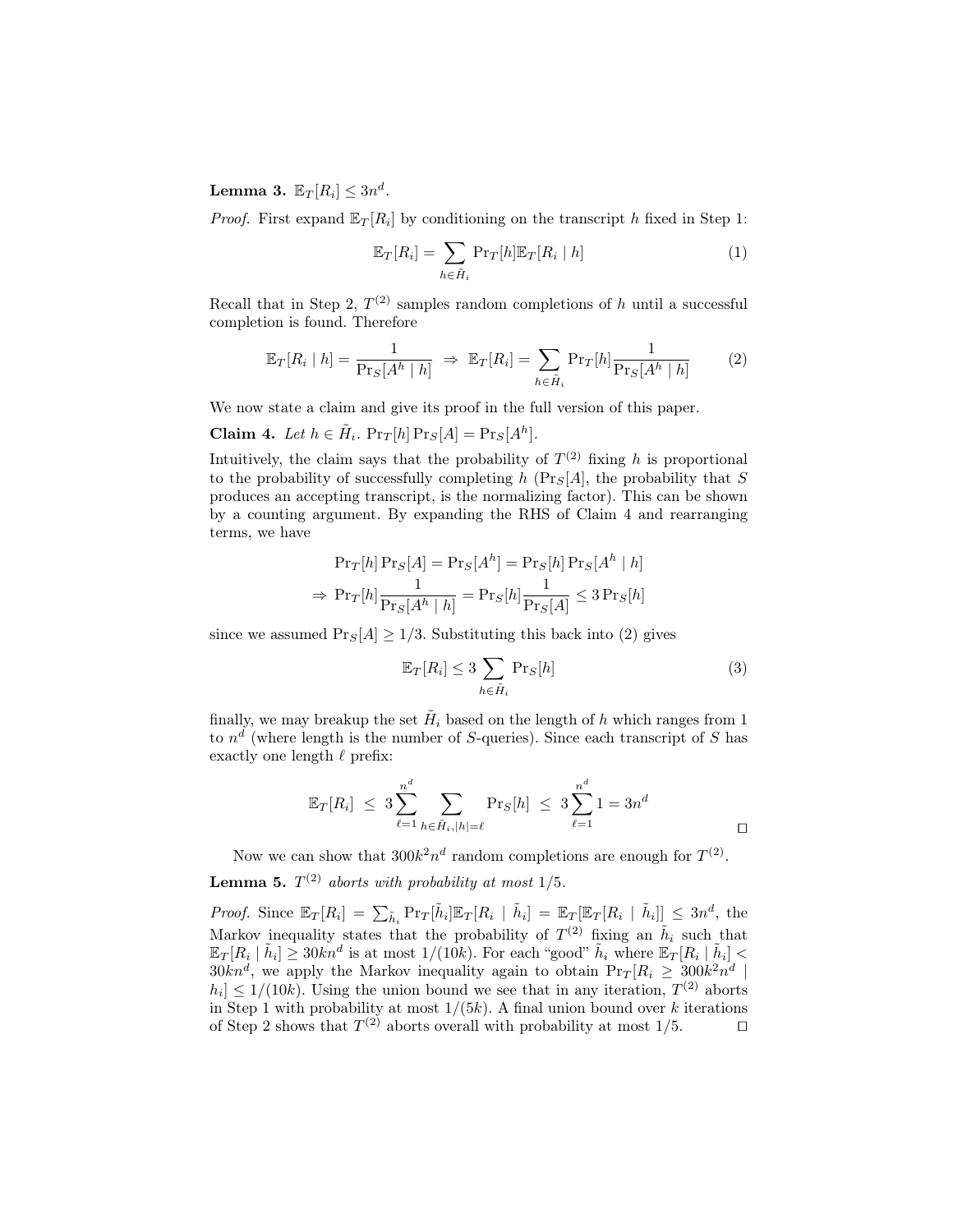**Hybrid 3.** Our third and final hybrid  $T^{(3)} = T$  differs from  $T^{(2)}$  in Step 1 of each iteration. Recall that some session  $j_0$  is chosen randomly as the forwarding session. Instead of generating  $v_i^{(j_0)}$  in Step 1,  $T^{(3)}$  asks the external honest verifier V for a verifier message. Because  $\Pi$  is public-coin,  $T^{(3)}$  can continue to complete partial transcripts of S even if session  $j_0$  is forwarded to V externally.

Given transcript  $h_i = [t_1, s_1, \ldots, s_\ell = \tau_i]$  in iteration i,  $T^{(3)}$  forwards session j<sub>0</sub> of  $\tau_i$  to V<sub>i</sub>, and uses the response from V as  $v_i^{(j_0)}$  in Step 2. Suppose for now that  $T^{(3)}$  does not abort and terminates successfully. Then S would have generated an accepting transcript  $\tau$  of  $\bar{H}^m$ . Since  $\tau_1, \ldots, \tau_k$  are prefixes of  $\tau$ , session  $j_0$  of  $\tau$  would be an accepting transcript of  $\Pi$  consisting of forwarded prover messages and responses from  $V$ . This breaks the soundness of  $\Pi$ .

Therefore, it remains to show that  $T^{(3)}$  is successful with probability more than 1/2. We will use Raz's lemma [Raz98] in analogy with [IJK07,HPPW08] to show that  $v_i^{(j_0)}$  as generated by  $T^{(1)}$  and  $T^{(2)}$  is actually very close to the uniformly random messages generated by the honest verifier  $V$ . First we cite Raz's lemma as it appears in [Hol07, Lemma 5]:

**Lemma 6.** Let  $\{U_j\}_{j\in[m]}$  be independent random variables on  $\mathcal U$  with probability distribution  $P_{U_j}$ . Let W be an event in  $\mathcal{U}^m$  and  $\Pr[W]$  be measured according to the joint probability distribution  $\Pi_j P_{U_j}$ . Then

$$
\sum_{j=1}^{m} \Delta(U_j|W, U_j) \le \sqrt{m \log \left(\frac{1}{\Pr[W]}\right)}
$$

where  $\Delta$  is the statistical distance between distributions, and  $U_j|W$  is the j<sup>th</sup> component of an element in  $\mathcal{U}^m$  chosen based on the joint probability distribution  $\Pi_j P_{U_j}$ , conditioned on W.

In other words, let  ${U_j}_j$  be independent random variables, and let W be an event over  $\Pi_j U_j$ . If W occurs with high probability and there are many  $U_j$ , then on average over  $j$ , sampling  $U_j$  conditioned on W does not differ much from simply sampling  $U_j$ . Lemma 6 allows us the bound the change in success probability when  $T^{(3)}$  forwards messages from a random session to V.

**Lemma 7.**  $T^{(3)}$  fails with probability at most  $3/10 + O(1/\log n)$ .

*Proof.* We first construct a series of finer hybrids,  $T_1, \ldots, T_{k+1}$ , where  $T_i$  proceeds as  $T^{(2)}$  until the start of iteration i (no forwarding), and continues as  $T^{(3)}$ afterwards (with forwarding)<sup>3</sup>. Observe that  $T_1 = T^{(3)}$  and  $T_{k+1} = T^{(2)}$ .

Consider two neighboring hybrids,  $T_i$  and  $T_{i+1}$ , which differ only in iteration i. Let h be the partial execution given in iteration i. For  $j \in [m]$ , let  $U_j$  be the random variable that denotes all the additional session  $j$  messages sent by T to randomly complete h, i.e.,  ${U_j}_j$  are independent and uniformly random. Let  $W^h$  be the event that the random messages  $U_1, \ldots, U_m$  together produced

<sup>&</sup>lt;sup>3</sup> This still makes sense since  $\Pi$  is a public-coin protocol; the outside verifier can directly generate a verifier response for any round of the protocol.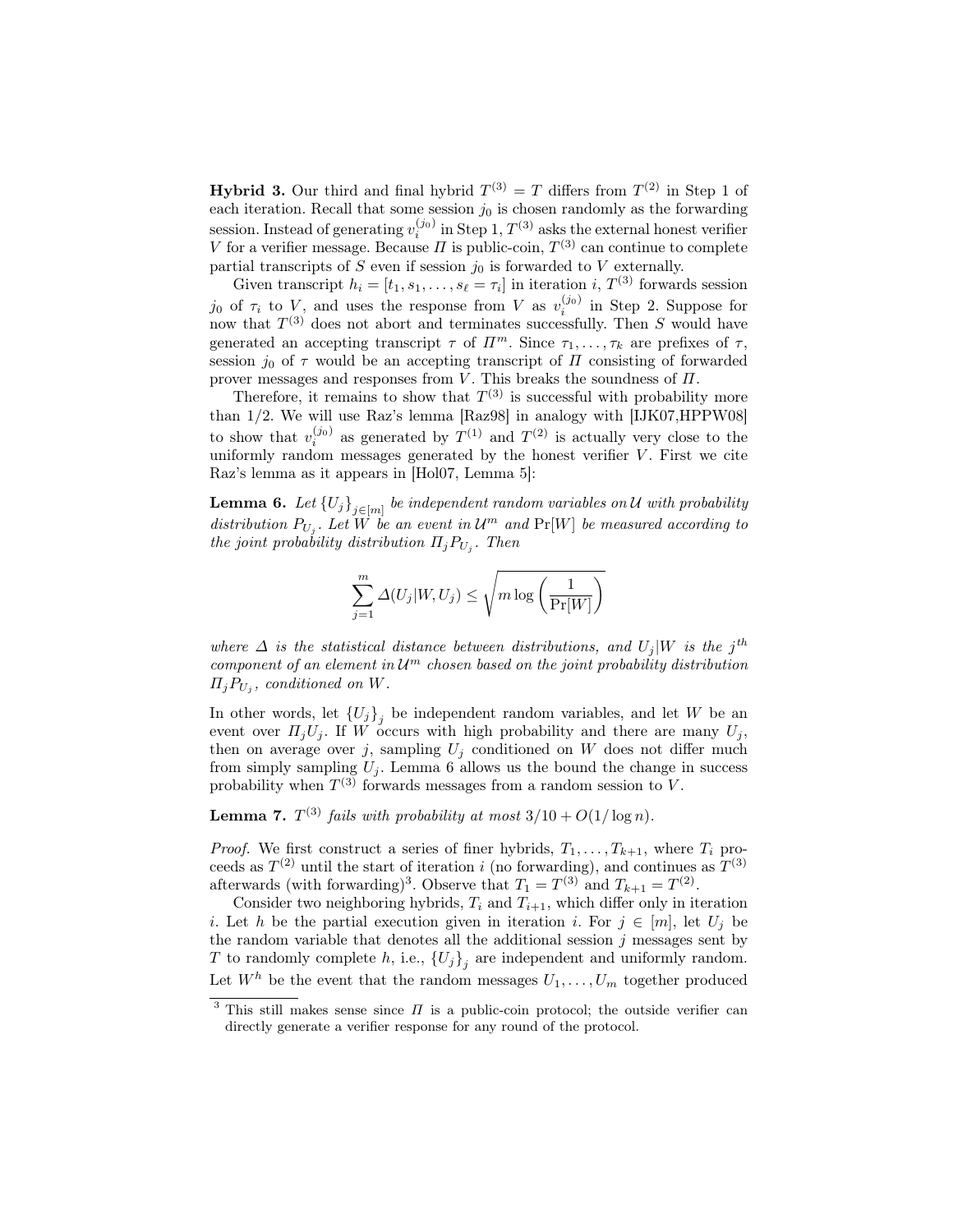a successful completion of h. By definition, the distribution of  $v_i^{(j_0)}$  produced by  $T_{i+1}$  (i.e.,  $T^{(2)}$ ) is just the first message of  $U_{j_0}|W^h$ . On the other hand, the distribution of  $v_i^{(j_0)}$  produced by  $T_i$  (i.e.,  $T^{(3)}$ ) is just the uniform distribution, just like the first message of  $U_j$ .

Since  $T_{i-1}$  and  $T_i$  only differ in how  $v_i^{(j)}$  is produced, their difference in success probability can be bounded by the statistical difference in the distributions of  $v_i^{(j)}$ . This is in turn bounded by:

$$
\sum_{h \in H_i} \sum_{j=1}^m \Pr_T[h] \Pr[j_0 = j] \Delta(U_j | W^h, U_j) = \sum_{h \in H_i} \Pr_T[h] \left( \frac{1}{m} \sum_{j=1}^m \Delta(U_j | W^h, U_j) \right) (*)
$$

Lemma 6 states that for any event  $W$ ,

$$
\frac{1}{m}\sum_{j=1}^{m} \Delta(U_j|W, U_j) \le \sqrt{\frac{1}{m}\log\left(\frac{1}{\Pr[W]}\right)}
$$

Observe that before iteration *i*,  $T_i$  and  $T_{i+1}$  are identical to  $T^{(2)}$ . When  $T^{(2)}$ does not abort,  $T^{(2)}$  is identical to  $T^{(1)}$ . In that case, Lemma 3 along with the Markov inequality implies that except with probability  $1/(10k)$ ,  $T^{(2)}$  fixes a "good" h with  $\mathbb{E}_T[R_i \mid h] \leq 30kn^d$ , so that

$$
\Pr[W^h] = \Pr_S[A^h \mid h] = \frac{1}{\mathbb{E}_T[R_i \mid h]} \ge \frac{1}{30kn^d}
$$

We can now break the sum in (\*) into two parts. Observe that

$$
\sum_{\text{bad }h \in H_i} \Pr_T[h] \left( \frac{1}{m} \sum_{j=1}^m \Delta(U_j | W^h, U_j) \right) \le \sum_{\text{bad }h \in H_i} \Pr_T[h] \le \frac{1}{10k}
$$

since statistical distances are bounded by 1, and

$$
\sum_{\text{good }h \in H_i} \Pr_T[h] \left( \frac{1}{m} \sum_{j=1}^m \Delta(U_j | W^h, U_j) \right)
$$
  

$$
\leq \sum_{\text{good }h \in H_i} \Pr_T[h] \sqrt{\frac{1}{m} \log(30kn^d)} \leq \sqrt{\frac{1}{m} \log(30kn^d)}
$$

since  $\sum_{h \in H_i} \Pr_T[h] = 1$ . Together, they show that (\*) is at most

$$
\frac{1}{10k} + \sqrt{\frac{1}{m} \log \left(30kn^d\right)} = \frac{1}{10k} + O\left(\frac{1}{k \log n}\right)
$$

since  $m \geq (k^2 \log k) \log^2 n$ . Summing up over the hybrids, and recalling that  $T^{(2)}$ fails with probability at most  $1/5$  (Lemma 5),  $T^{(3)}$  fails with probability at most

$$
\frac{1}{5} + k \left( \frac{1}{10k} + O\left(\frac{1}{k \log n}\right) \right) \le \frac{3}{10} + O\left(\frac{1}{\log n}\right)
$$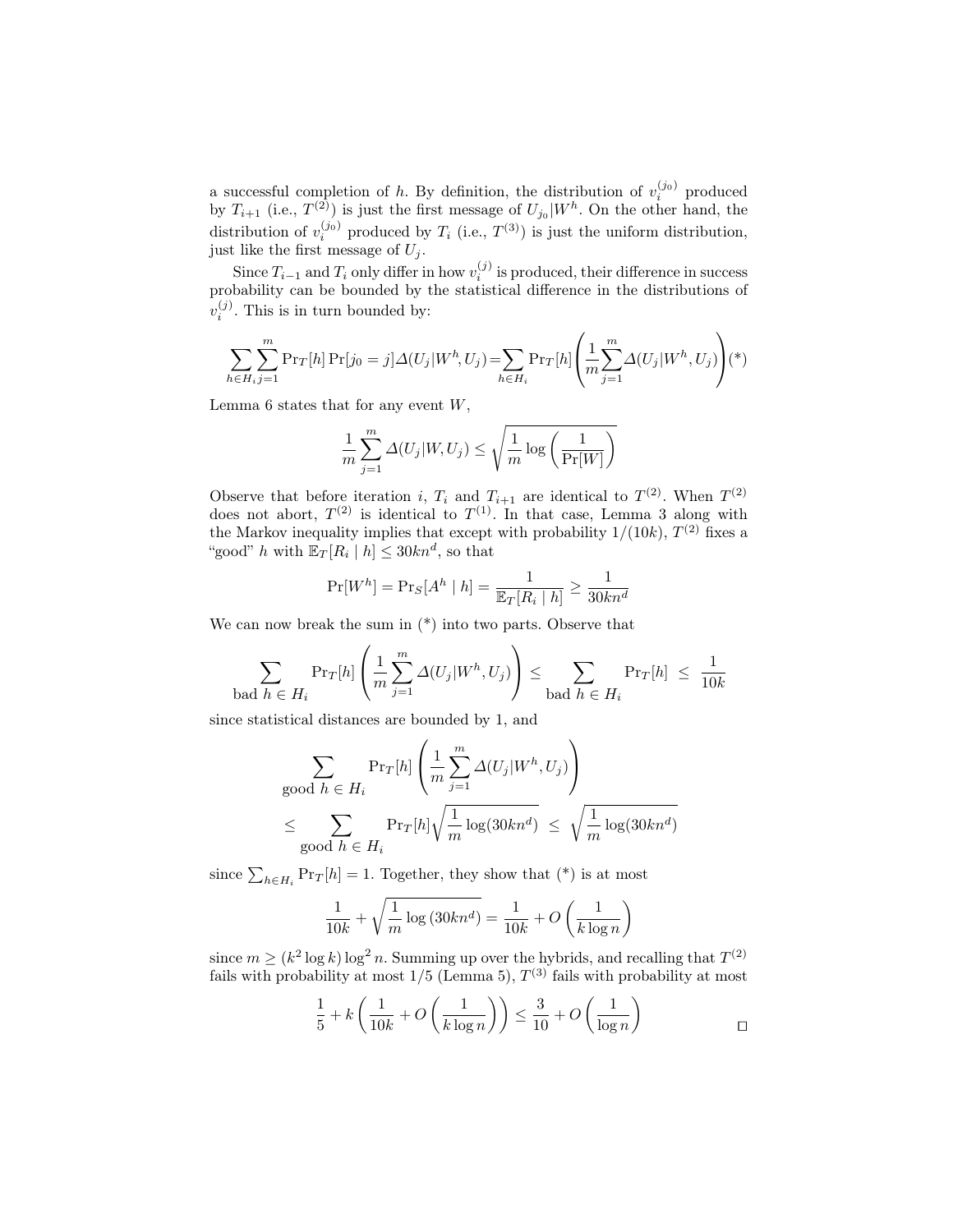Lemma 7 shows that T is successful with probability  $> 1/2$ , and completes the proof of Theorem 2.  $\Box$ 

## 4 Bounded Concurrent Zero-Knowledge

In this section we give a family of public-coin proofs for NP, BOUNDEDCONCZK, parametrized by  $k$ , assuming the existence of one-way functions. The proof with parameter k has  $2k^3 + 4$  rounds, and is k-bounded concurrent zero-knowledge whenever  $k = \omega(\log n)$  where *n* is the input size.

#### 4.1 A Bounded Concurrent Public-Coin ZK Protocol

Our construction of BOUNDEDCONCZK is similar in spirit to the concurrent zero-knowledge protocol of [RK99]. Given a language  $L \in \mathsf{NP}$  and a parameter k, we construct a two stage public-coin proof  $\langle P, V \rangle$  as follows. In stage one,  $2k<sup>3</sup>$  rounds of messages are exchanged where in each round, the prover gives a statistically binding commitment ([Nao91,HILL99]) of a random bit  $p_i$ , and the verifier responds with a random bit  $v_i$ ; we call  $p_i = v_i$  a **correct guess**. In stage two,  $\langle P, V \rangle$  runs a 4-round public-coin witness indistinguishable proof of the modified NP statement "either  $x \in L$  or that  $p_i = v_i$  for  $k^3 + k^2/2$  values of  $i$ ", where x is the problem instance. This can be done, for example, by k parallel repetitions of the GMW 3-coloring protocol [GMW91]. The verifier accepts if the prover is successful with the stage two proof.

PROTOCOL BOUNDEDCONCZK **Common Input:** An instance x of a language  $L \in \mathsf{NP}$  and a parameter k. **Stage One:** For i from 1 to  $2k^3$ :  $P \to V$ : Commit to a random bit  $p_i$ .  $V \rightarrow P$ : Reply with a random bit  $v_i$ . Stage Two: Run k parallel repetitions of the GMW 3-coloring protocol for the NP statement: (there exists distinct  $i_1, \ldots, i_{k^3 + \frac{1}{2}k^2}$  s.t.  $p_{i_j} = v_{i_j}$  for all  $j$ )  $\vee$   $(x \in L)$ 

Fig. 1. Our public-coin black-box bounded concurrent zero-knowledge protocol.

We set the round complexity of BOUNDEDCONCZK to  $O(k^3)$  for the following two reasons. First, by the Chernoff bound, we expect that no adversarial prover can have more than  $k^3 + O(\sqrt{k^3})$  correct guesses. Hence BOUNDEDCONCZK is sound. On the other hand, a zero-knowledge simulator can repeatedly rewind the verifier until it gets a correct guess. Intuitively (and shown formally later), in each round of stage one, the simulator can set one extra  $p_i = v_i$  for some session, in addition to "natural luck" (that gives correct guesses for half of the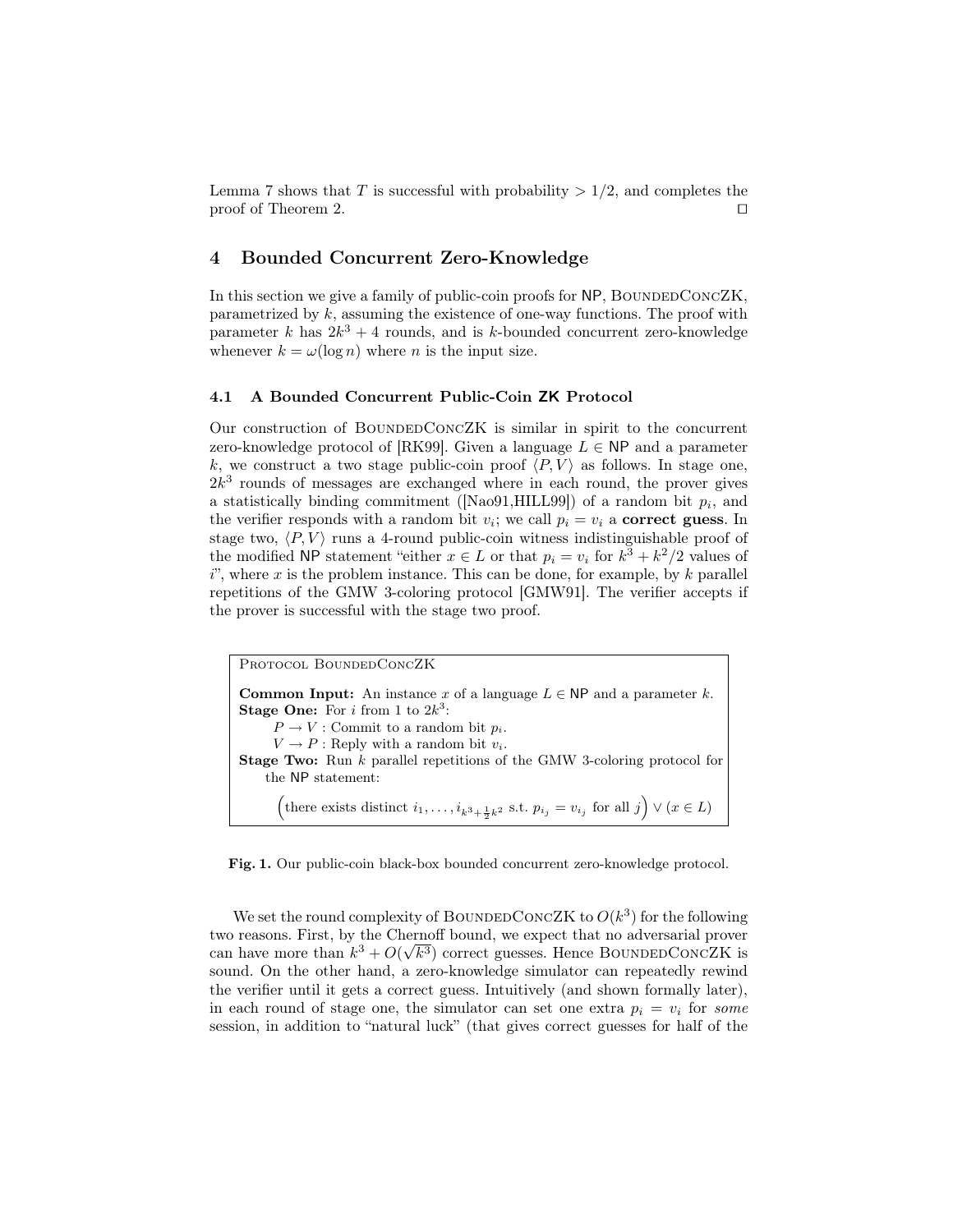sessions). Since the number of sessions is bounded by  $k$ , the simulator is able to have  $k^3 + O(k^3/k) = k^3 + O(k^2)$  correct guesses per session. This provides the simulator with a trapdoor to simulate stage two of the protocol, and hence BOUNDEDCONCZK is bounded concurrent zero-knowledge. We remark that  $k^3$ was chosen for the sake of simplicity and is not optimized. The formal proof of completeness and soundness can be found in the full version of this paper.

#### 4.2 Black-Box Bounded Concurrent Zero-Knowledge

We construct a black box simulator  $S$  such that given a malicious verifier,  $V^*$ ,  $S^{V^*}$  generates the view of  $V^*$  in BOUNDEDCONCZK, provided that the number of concurrent sessions m satisfies  $m \leq k$ . The goal of S is to obtain as many correct guesses as possible by rewinding  $V^*$ . Towards that goal, S employs a simple greedy strategy to incrementally generate a partial view of  $V^*$ . Whenever  $V^*$  sends S a first stage message  $v_i$ , S checks if it had guessed correctly when committing to  $p_i$ . If so, S lengthens the partial view of  $V^*$  to include this correct guess. Otherwise,  $S$  rewinds  $V^*$  back to the previously generated partial view. This "incremental strategy" is somewhat reminiscent of [Lin03], but since our protocol is public-coin, the actual analysis is quite different.

We use superscripts to distinguish messages from different sessions. To prevent  $S$  from focusing too much on one particular session, we keep  $m$  counters,  $c^1, \ldots, c^m$ , to record how much "work" has been done in each session. In general, S proceeds as follows to incrementally fix the output (originally the empty view is fixed):

- 1. S commits to a fresh random bit for each stage one prover message.
- 2. For each stage two proof, S aborts if in this session,  $p_i = v_i$  for less than  $k^3 + k^2/2$  values of i. Otherwise, S uses this as a witness to complete the stage two proof.
- 3. If S receives a message  $v_i^j$  (from session j) and  $c^j$  <  $2k^2$ , it checks if the commitment to  $p_i^j$  is part of the fixed output. If yes, then nothing can be done, so S simply continues. Otherwise, S checks if  $p_i^j = v_i^j$ . If yes, S takes the opportunity to fix the execution up to message  $v_i^j$  as part of the output and increments  $c^j$ ; in this case we say  $v_i^j$  is *rigged*. If  $p_i^j \neq v_i^j$ , then S rewinds V ∗ to start a fresh continuation from the currently fixed output.
- 4. If S has performed  $k-1$  rewinds without rigging a message, and on the  $k^{\text{th}}$ try again receives  $v_i^j \neq p_i^j$  where  $p_i^j$  is not fixed and  $c^j < 2k^2$ , S simply gives up and pretend to rig  $v_i^j$  anyway (albeit incorrectly). That is, S fixes the output up to message  $v_i^j$  and increments  $c^j$ .

#### **Claim 8.** S is a k-bounded black-box zero-knowledge simulator when  $k \in \omega(\log n)$ .

Proof (sketch). We give a proof sketch here, and defer the full proof to the full version of this paper. Suppose for now that all  $p_i$  and  $v_i$  are independent and uniformly random (intuitively because the prover commitments are computationally hiding). We claim that except with negligible probability,  $S$  will have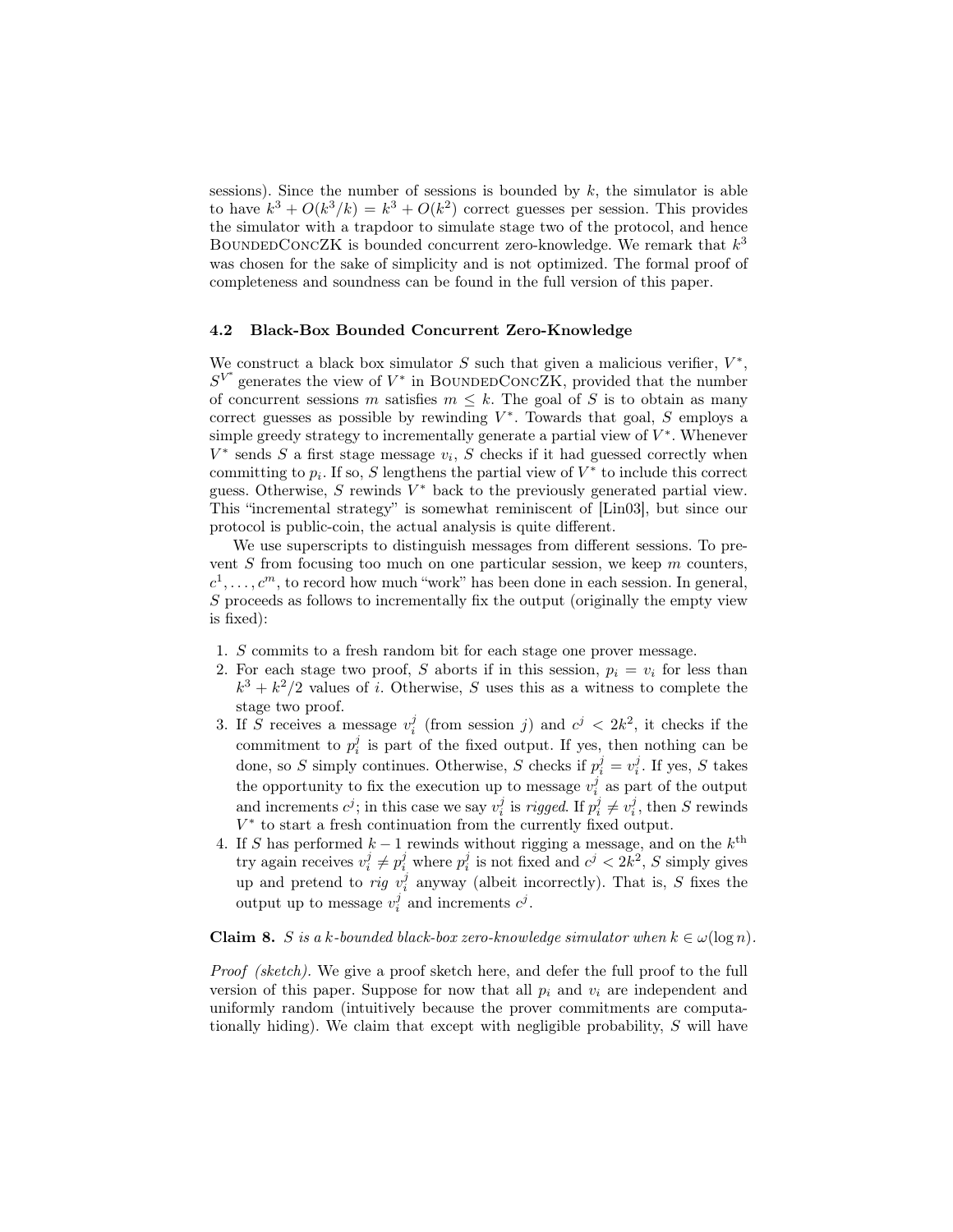$k^3 + k^2/2$  correct guesses per session. If so, S can complete the stage two proofs (using the witness indistinguishable property) and generate the view of  $V^*$ .

To show our claim, observe that whenever a message is rigged, at most one commitment from each session is fixed to be part of the output, because before a second commitment appears in the same session, S would have tried to rig the first commitment first (unless this session already has  $2k^2$  messages rigged). Since S rigs at most  $2k^2$  messages from each session, and there are  $2k^3$  messages and at most  $k$  sessions, every session will actually have  $2k^2$  messages rigged.

Since all  $p_i$  and  $v_i$  are independent, a rigged message is always a correct guess except with probability  $2^{-k}$ . Since there are  $m(k^3+2k^2) \leq 2k^4$  messages in total, the union bound says that except with  $2k^42^{-k}$  probability, all rigged messages are correct guesses. Next, for the  $2k^3 - 2k^2$  messages that are not rigged, we apply the Chernoff bound to see that except with probability  $e^{-k/4}$ , we should have at least  $(k^3 - k^2) - k^2/2$  correct guesses. Thus except with negligible probability, we have a total of  $k^3 + k^2/2$  correct guesses as desired.

Acknowledgements. We would like to thank Johan Håstad and the reviewers for invaluable comments, and for pointing out our work's connection with resettable soundness.

## References

- [Bar01] Boaz Barak. How to go beyond the black-box simulation barrier. In FOCS '01, pages 106–115, 2001.
- [BG02] Boaz Barak and Oded Goldreich. Universal arguments and their applications. In Computational Complexity, pages 162–171, 2002.
- [BGGL01] Boaz Barak, Oded Goldreich, Shafi Goldwasser, and Yehuda Lindell. Resettably-sound zero-knowledge and its applications. In FOCS '02, pages 116–125, 2001.
- [BIN97] Mihir Bellare, Russell Impagliazzo, and Moni Naor. Does parallel repetition lower the error in computationally sound protocols? In FOCS '97, pages 374–383, 1997.
- [BL02] Boaz Barak and Yehuda Lindell. Strict polynomial-time in simulation and extraction. In STOC '02, pages 484–493, 2002.
- [Blu87] Manuel Blum. How to prove a theorem so no one else can claim it. In Proceedings of the International Congress of Mathematicians, pages 1444– 1451, 1987.
- [BM88] László Babai and Shlomo Moran. Arthur-merlin games: a randomized proof system, and a hierarchy of complexity class. J. Comput. Syst. Sci., 36(2):254–276, 1988.
- [CG89] Benny Chor and Oded Goldreich. On the power of two-point based sampling. J. Complex., 5(1):96–106, 1989.
- [CGGM00] Ran Canetti, Oded Goldreich, Shafi Goldwasser, and Silvio Micali. Resettable zero-knowledge (extended abstract). In STOC '00, pages 235–244, 2000.
- [CKPR01] Ran Canetti, Joe Kilian, Erez Petrank, and Alon Rosen. Black-box concurrent zero-knowledge requires  $\tilde{\omega}(\log n)$  rounds. In *STOC '01*, pages 570–579, 2001.